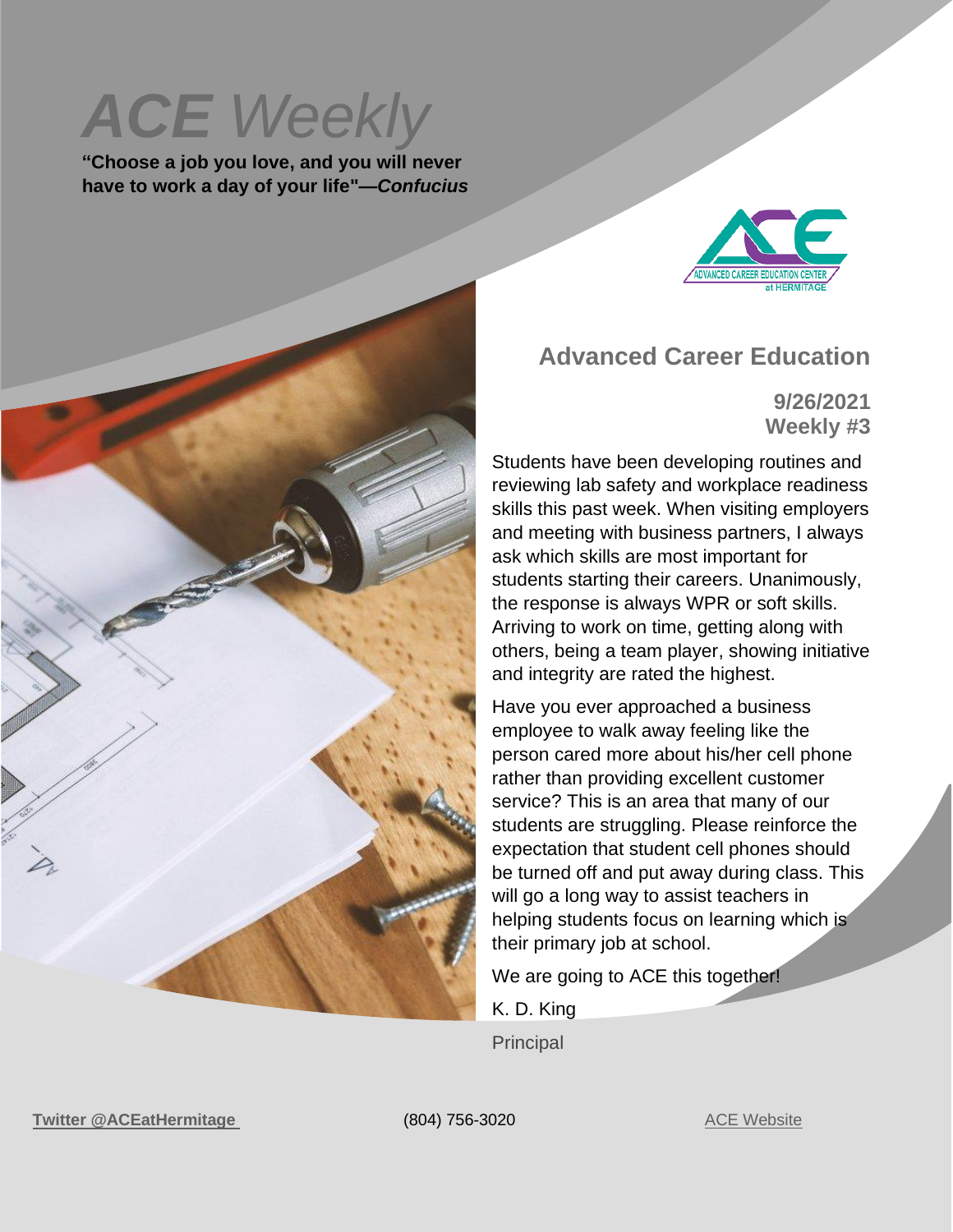## **Upcoming Events/Dates**

[CLICK HERE f](http://track.spe.schoolmessenger.com/f/a/xwNFdIS3OBonMf9XwdbnBQ~~/AAAAAQA~/RgRjHicOP0RNaHR0cHM6Ly9oZW5yaWNvc2Nob29scy51cy93cC1jb250ZW50L3VwbG9hZHMvSENQUy1TY2hvb2wtQ2FsZW5kYXItMjAyMS0yMi5wZGZXB3NjaG9vbG1CCmE4jvM8Ycm9hsxSGGtka2luZ0BoZW5yaWNvLmsxMi52YS51c1gEAAAAAQ~~)or the HCPS 21-22 Calendar

**September 29 Back To School Night** Day 1 Students 5:00 p.m. Day 2 Students 6:00 p.m.

#### **October 19**

Life Ready Expo **6:00 p.m. – 8:00 p.m.** Come meet and talk with hundreds of employers and business owners to learn about career paths. More info to come!

#### **NTHS (National Technical Honor Society)**

9/27 at 2:30 all students will attend a vitual meeting to learn more about qualifications and admission.

### **Congratulations**

Congratulations to students in the Landscaping program. They placed 2<sup>nd</sup> at the state fair for their outstanding landscape design. Check out their work if you visit the state fair this year.





### **Business Partners**

All of our programs have a business advisory board to help keep us stay current and connected to changes in the field. Please contact us if you are employed in a field corresponding to one of our programs and would like to serve in an advisory capacity.

## **Dismissal**

Car riders and walkers are dismissed at the end of the school day at 3:55.

Bus riders are dismissed by home school as buses arrive.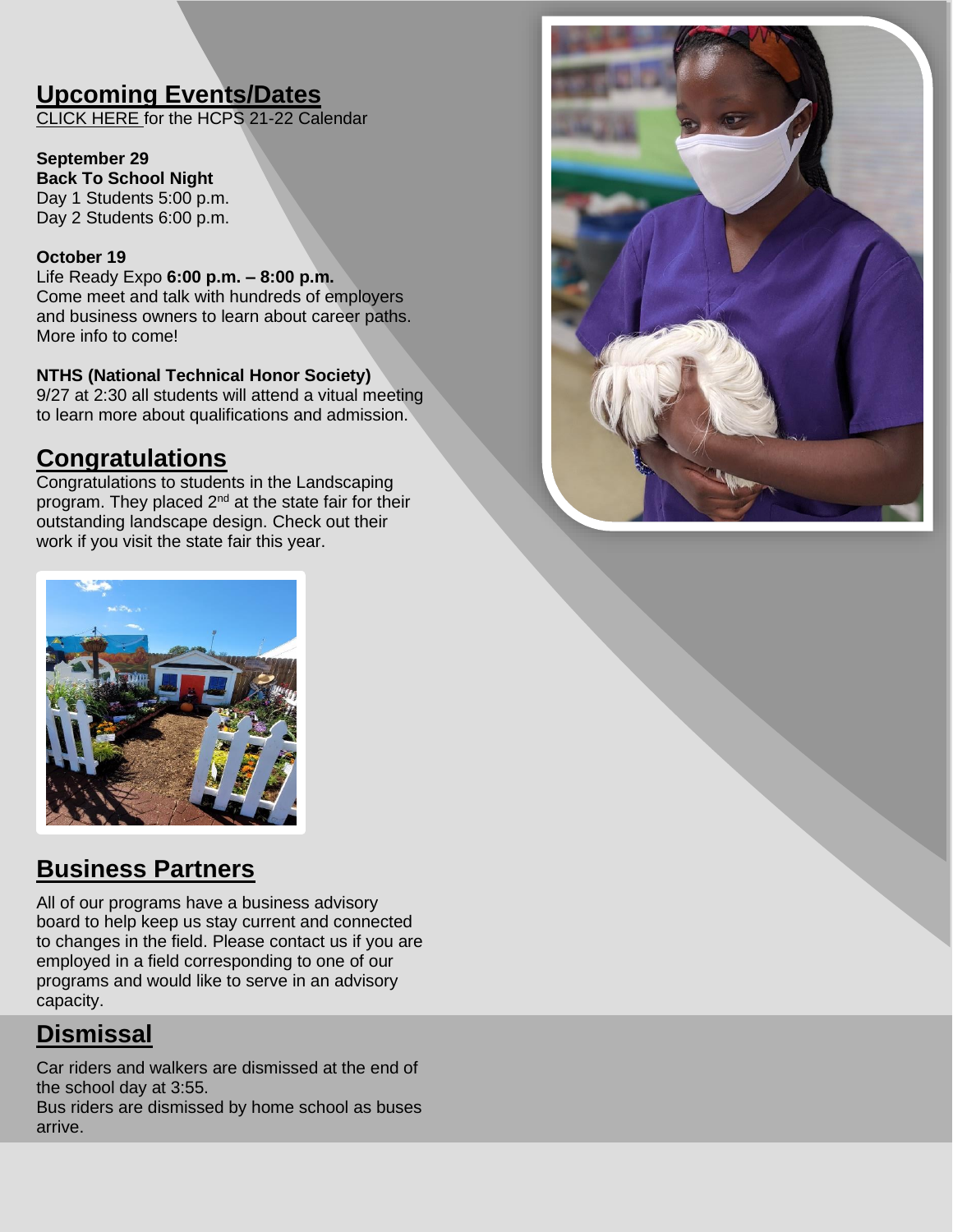## **Student Organizations**

**NTHS (National Technical Honor Society)** 9/27 at 2:30 all students will attend a vitual meeting to learn more about qualifications and admission. Contact: Ms. Dorband & Mrs. Davis [wcdorband@henrico.k12.va.us](mailto:wcdorband@henrico.k12.va.us) [mcdavis@henrico.k12.va.us](mailto:mcdavis@henrico.k12.va.us)

# **Academic Supports**

Students have access to a variety of supports in the followig areas. Please contact the staff member directly or stop by the main office for assistance.

**Math** – TBD ( We are in the process of hiring for math support.)

**English** – Ms. Drinnon [agdrinnon@henrico.k12.va.us](mailto:agdrinnon@henrico.k12.va.us)

**ESL** – Ms. Paul [tpaul@henrico.k12.va.us](mailto:tpaul@henrico.k12.va.us)

**Reynolds Community College & Dual Enrollment -** Ms. Jackson [Jackson@reynolds.edu](mailto:Jackson@reynolds.edu)

**College Financial Aid -** Ms.Dixon [acehermitage@grasp4va.org](https://hcpschools-my.sharepoint.com/personal/kdking_henrico_k12_va_us/Documents/Documents/acehermitage@grasp4va.org)

**Resume Assistance & Interviewing** 

Ms. Budryk

[jgbudryk@henrico.k12.va.us](mailto:jgbudryk@henrico.k12.va.us)

**Career Counseling** – Mr. Lewis offically started on Wednesday and we are happy to have him on the ACE team! He can be reached at [rwlewis@henrico.k12.va.us](mailto:rwlewis@henrico.k12.va.us) should you need any assistance. The career counseling center keeps a job board posted for students looking to work.